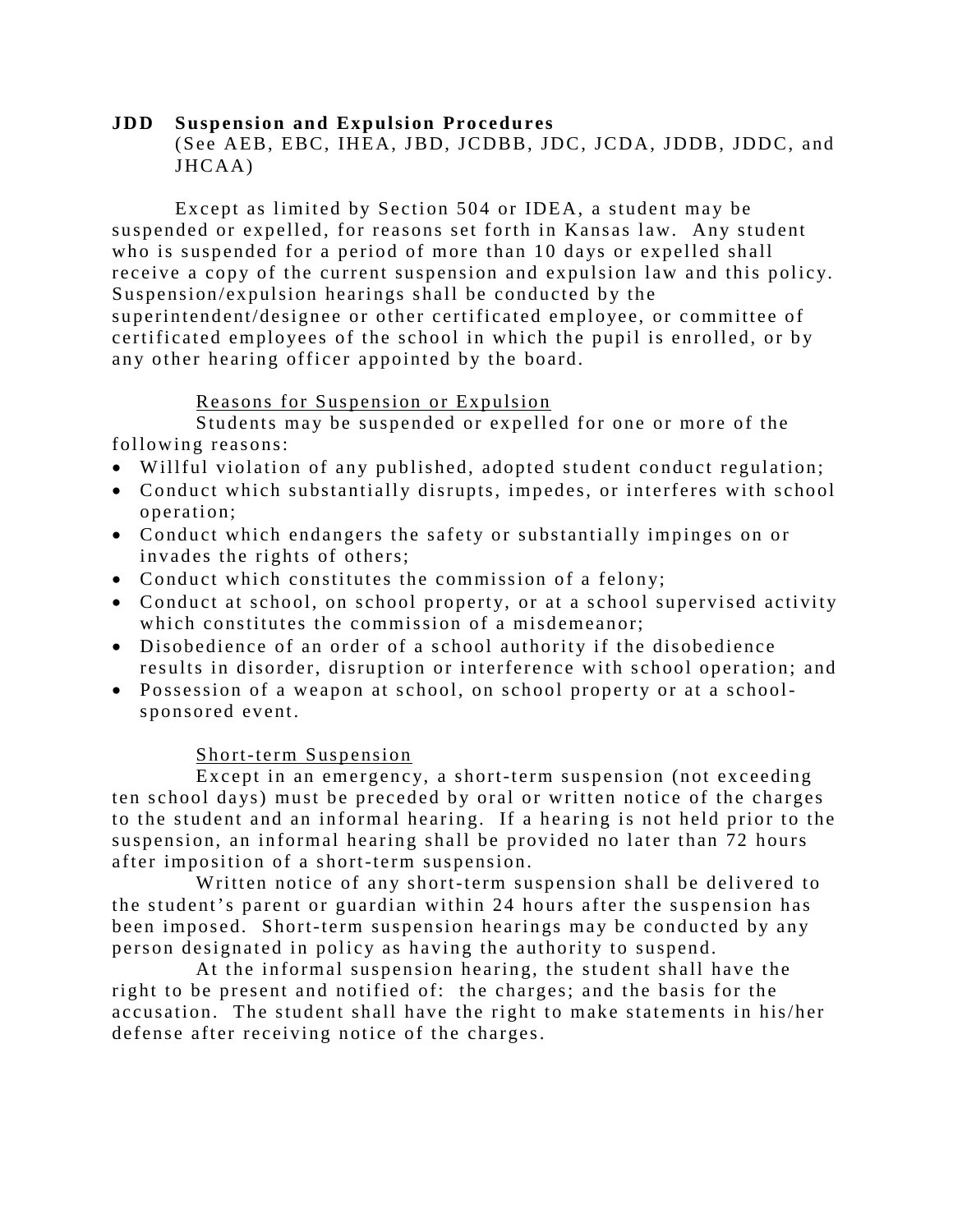# Long-Term Suspension or Expulsion

Before a student is subject to long-term suspension (not to exceed 90 school days) or expulsion (not to exceed 186 school days), a hearing shall be conducted by a hearing officer who has authority to suspend or expel. The superintendent/principal shall designate a hearing officer authorized by the board. Formal hearings shall be conducted according to procedures outlined in current Kansas law and:

- The student and parents or guardians shall be given written notice of the time, date and place of the hearing.
- The notice shall include copies of the suspension/expulsion law, and appropriate board policies, regulations and handbooks.
- The hearing may be conducted by either a certified employee or committee of certified employees authorized by the board, the chief administrative officer, or other certified employee of the district in which the student is enrolled, or by an officer appointed by board.
- Expulsion hearings for weapons violations shall be conducted in compliance with Kansas law by persons appointed by the board.
- Findings required by law shall be prepared by the person or committee conducting the hearing.
- A record of the hearing shall be available to students and parents or guardians according to Kansas law.
- Written notice of the result of the hearing shall be given to the pupil and to parents and guardians within 24 hours after determination of such result.

# Rules Which Apply in all Cases When a Student May be Suspended or Expelled

- Refusal or failure of the student and/or the student's parents to attend the hearing shall result in a waiver of the student's opportunity for the hearing.
- A student suspended for more than 10 school days or expelled from school shall be provided with information concerning services or programs offered by public and private agencies which provide services to improve the student's attitude and behavior.
- A student who has been suspended or expelled shall be notified of the day the student can return to school.
- If the suspension or expulsion is not related to a weapons violation, the principal may establish appropriate requirements relating to the student's future behavior at school and may place the student on probation. (See JDC)
- If the expulsion is related to a weapons violation the superintendent may establish appropriate requirements relating to the student's future behavior at school and may place the student on probation if the student is allowed to return. (See EBC, JCDBB and JDC)
- The days a student is suspended or expelled are not subject to the compulsory attendance law.